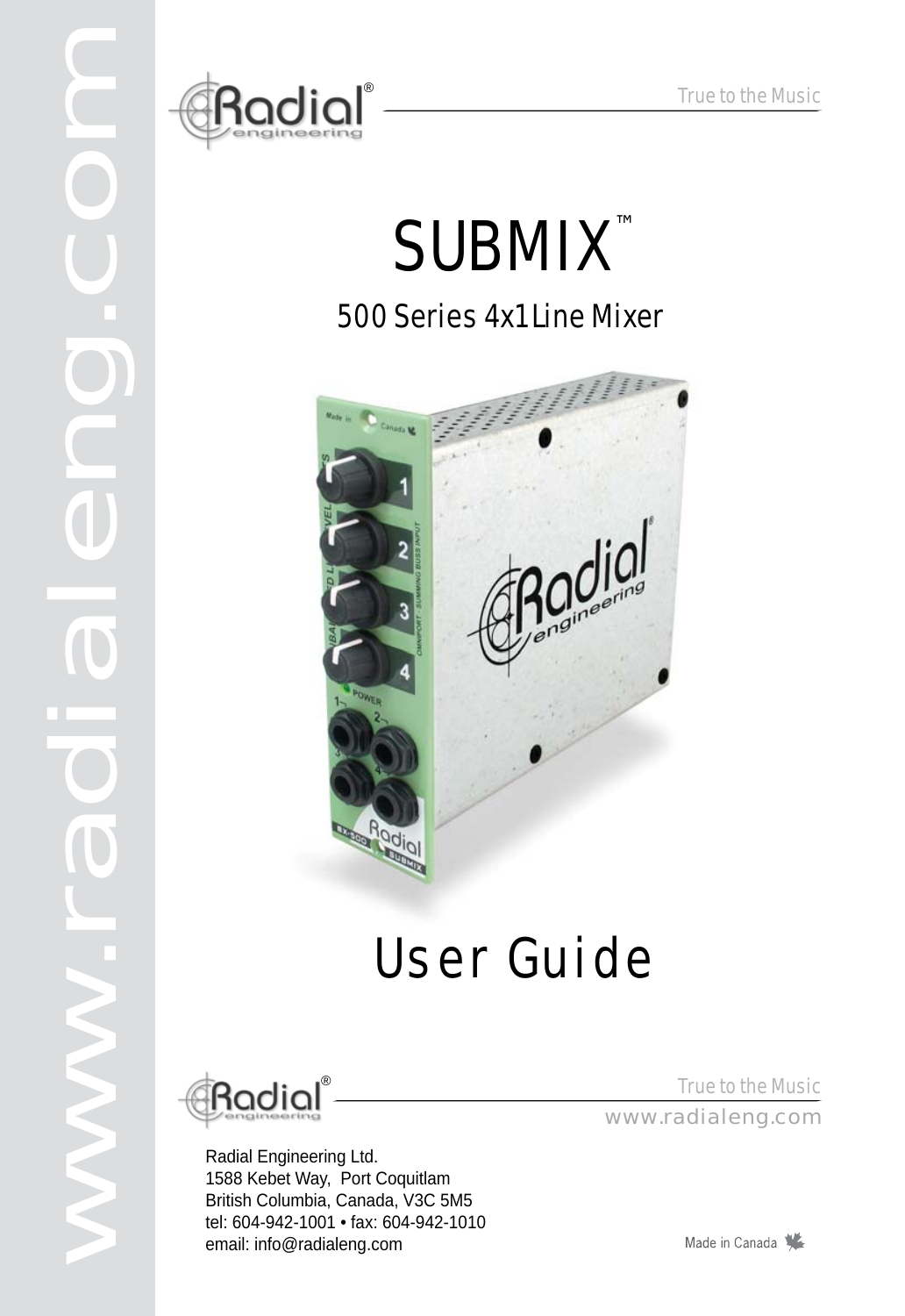## **SUBMIX<sup>™</sup>**

### 500 Series 4x1 Line Mixer

#### **Table of Contents Page**

Congratulations on your purchase of the Radial Submix, an innovative 500 series module that lets you mix 4 line level sources such as keyboards, drum machines, effects returns, computers and just about any other audio source together inside any 500 series rack.

Should you find yourself asking a question that is not addressed, we invite you to view the Submix FAQ page on our web site. This is where we post the latest hints and of course questions from users. If you still do not find what you are looking for, feel free to send an email to info@radialeng.com and we will do our very best to respond to you in short order.

Now get ready to start connecting more cables and wires... cause this is what audio engineers love to do most!

### **WARNING NOTICE TO USER!**

Although preventative safety measures have been designed into Radial 500 series products **we strictly advise against hot swapping modules** or plugging and unplugging them when the Workhorse or other 500 series rack is powered on. Hot swapping can cause connection sparks at the card-edge connector that could send damaging transients to other equipment. This also greatly reduces the life span of the contacts. Damage due to hot swapping is not covered under warranty. There are no user serviceable parts inside.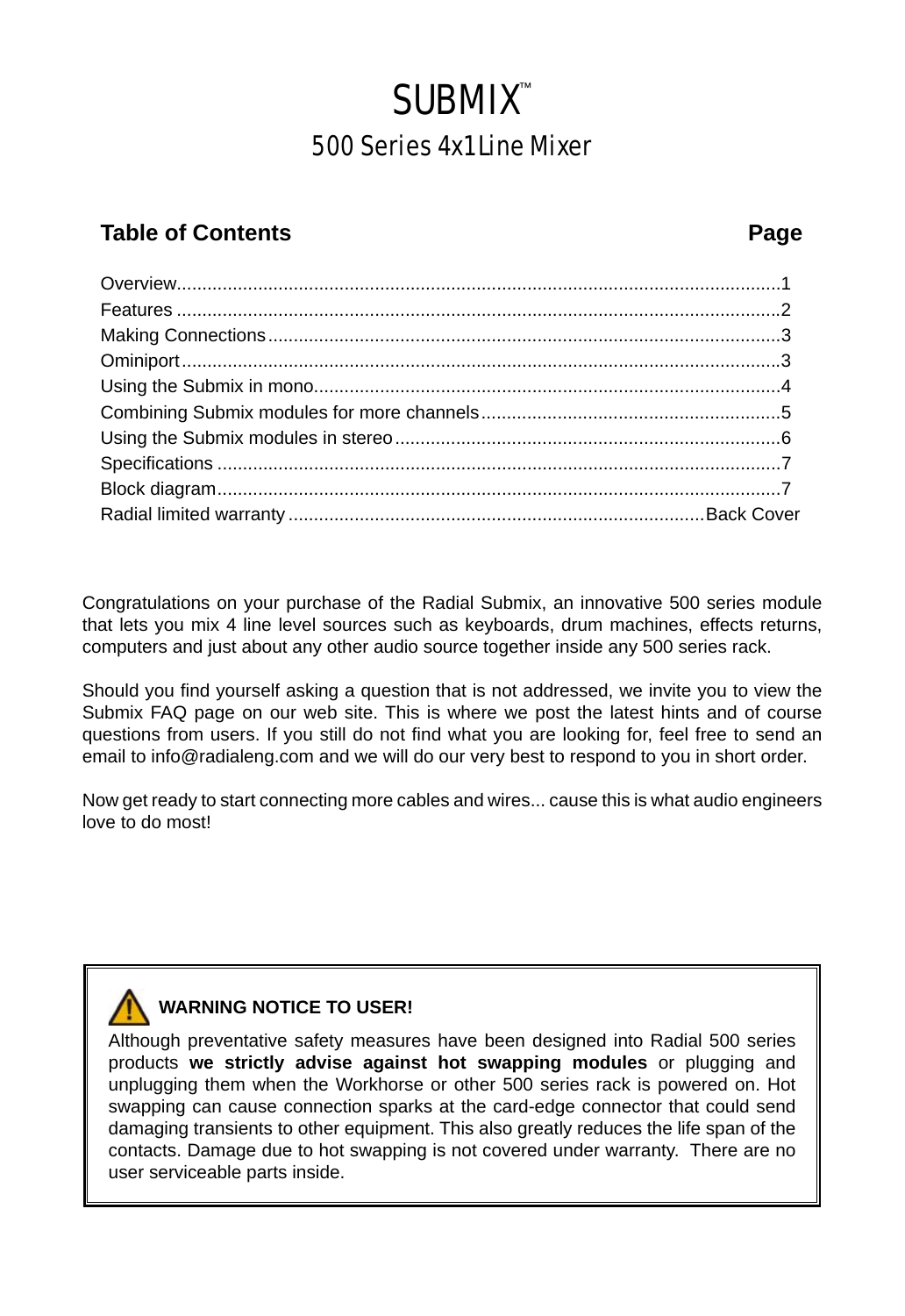

#### **OVERVIEW**

The Submix is a four input, one output mixer (4x1) in a single card slot module designed to fit the 500 series format. It follows convention with the 15-pin edge connector so that it works in all 500 series power racks. Each of the front panel ¼" inputs are designed to accommodate all types of unbalanced line level signals. Examples include instruments such as keyboards, samplers and electronic drums, plus line-level sources such as tape machines, effects returns, CD players, iPods, and computer audio outputs. These are then quickly mixed using the four front panel control knobs.



*Typical 4x1 line mixer setup.*

For those equipped with a Radial Workhorse 500 series power rack, the Omniport functions as an expansion buss to enable two or more Submix modules to be combined creating a larger mixer.



*Using the Omniport buss input to create an 8x1 line mixer (Radial Workhorse power rack only).*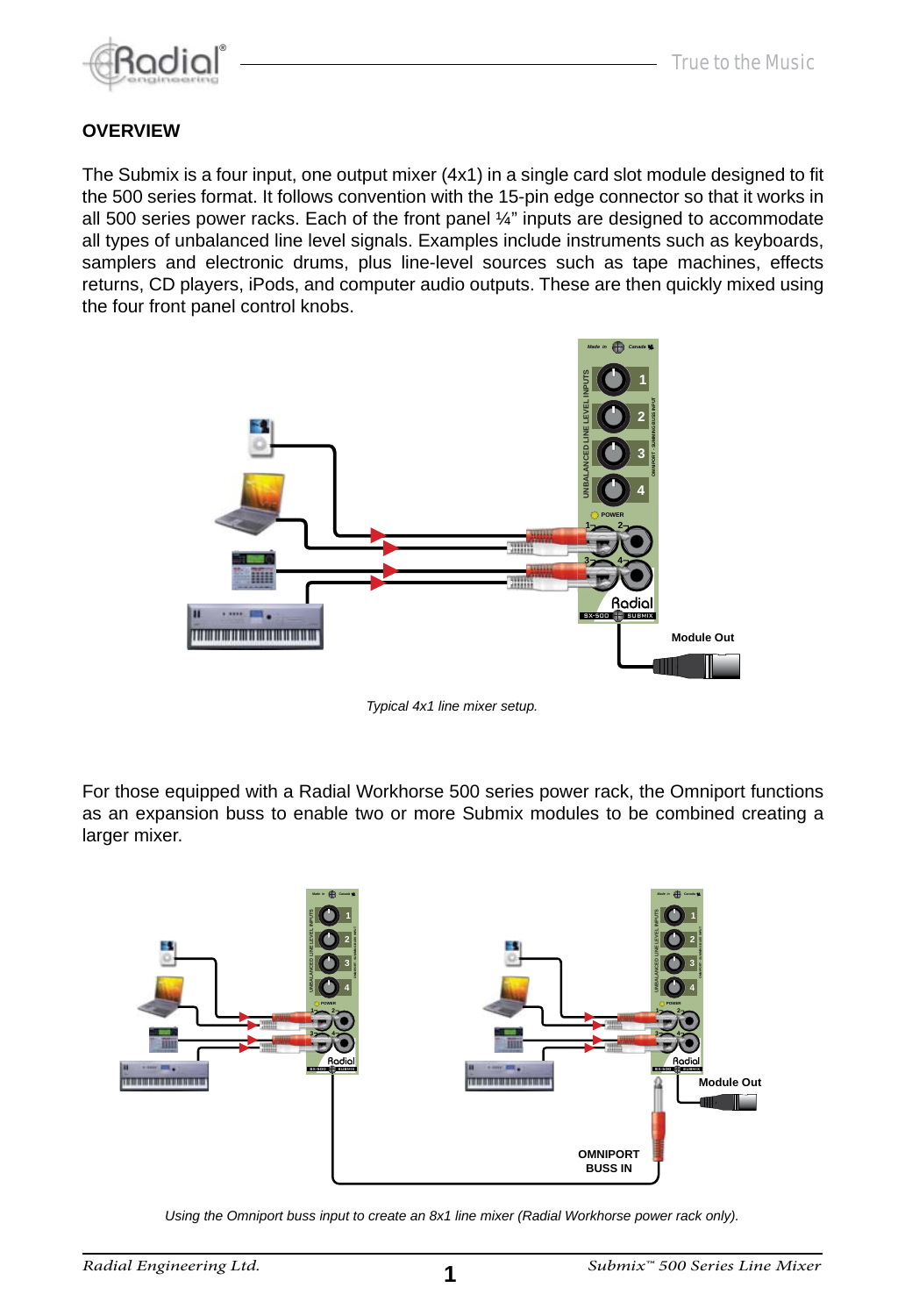

#### **FEATURE SET**

- 1. LEVEL 1 thru 4: Accustate input control, simultaneously adjusts the sensitivity and gain for maximum signal to noise. Use to adjust input levels for each of the four channels.
- 2. CHANNEL ID: Easy to read input channel identification improves workflow efficiency in the studio.
- 3. POWER: LED indicator illuminates when the module is energized by the power rack.
- 4. INPUTS: Four separate ¼" inputs to connect keyboards, drum machines, effects returns and other unbalanced line level sources.
- 5. XLR OUT: The Submix routes the 4 channel mix to the XLR output on your 500 series power rack.
- 6. OMNIPORT: Designated as a virtualearth mix-buss input, enables multiple Submix modules to be used together when used with a Workhorse to create 8x1, 12x1 or larger mixers.

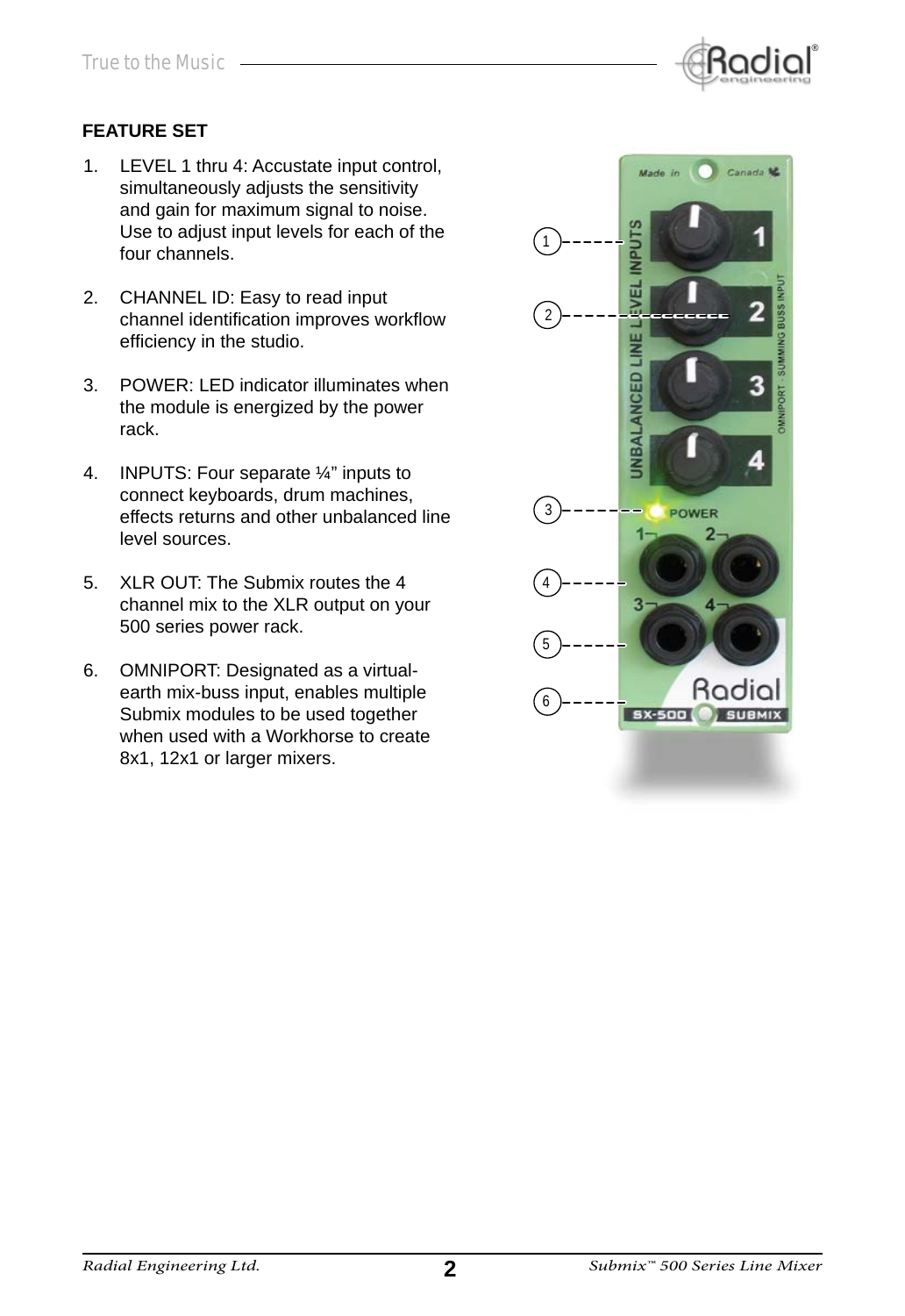

#### **GETTING STARTED**

Although the Submix is extremely easy to use, we suggest you follow these simple instructions before using it. As with all audio equipment, always ensure all levels are turned down and equipment is turned off before making any connections or inserting the Submix into a 500 series power rack. This common practice ensures turn-on transients will not damage more sensitive components such as tweeters. Screw the module in to ensure it does not accidentally get dislodged.

#### **Making connections**

Four high-impedance  $\frac{1}{4}$ " inputs on the front panel correspond to the four level controls. Linelevel sources connect to the inputs using standard instrument cables. Mixer channel-1 can also accept a balanced line signal via the rear panel XLR input jack. However, the front jack has priority over the rear and inserting a plug into the front channel-1  $\frac{1}{4}$ " input will defeat the rear XLR input. To use the rear XLR input, ensure the front input is not connected.

The Submix uses the rear panel XLR output for the master mix output. This balanced line-level signal connects to your recorder or mixing console or to more 500 series signal processors like the Radial Komit compressor. If you are using the Submix in a Workhorse power rack, the FEED function can automatically route the output to the adjacent module.





MIX OUTPUT REAR PANEL OUTPUT (RADIAL WORKHORSE RACK)

#### **Omniport**

If you are using the Submix in a Radial Workhorse power rack the Omniport feature will be available. In this instance with the Submix, the Omniport acts as a mixer expansion buss allowing additional Submix modules to link together to form larger configurations like 8x1, 12x1, etc. The easiest way to connect Submix modules would be with a standard ¼" patch cable from the first module's output to the second module's Omniport jack.

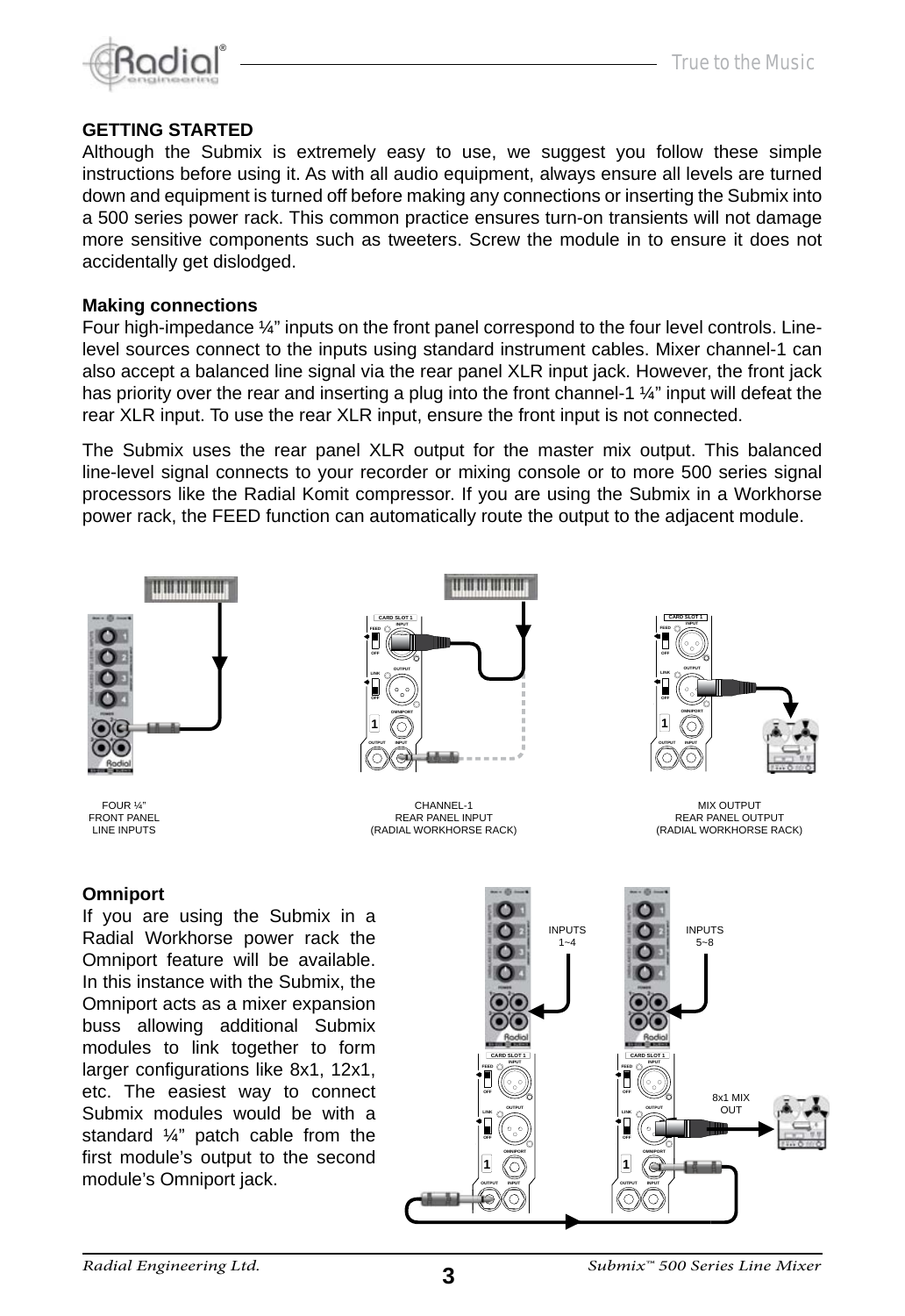

#### **USING THE SUBMIX IN MONO**

Using the Submix will be mostly the same no matter what source is connected so we have decided to use keyboards as the source to explain the functionality. Start by connecting the output from your first keyboard to input-1 on the Submix. You will note that the noise level will remain low at all levels. The Submix employs Radial's unique VaryState™ gain control that actually changes the sensitivity along with the gain. Set the level control completely counterclockwise or off to start. Connect the output from the rear panel of your 500 series power rack to your recording system. Start playing increase the level slowly until you reach a comfortable listening level. Repeat for input-2.



*Connecting four mono instruments to the Submix*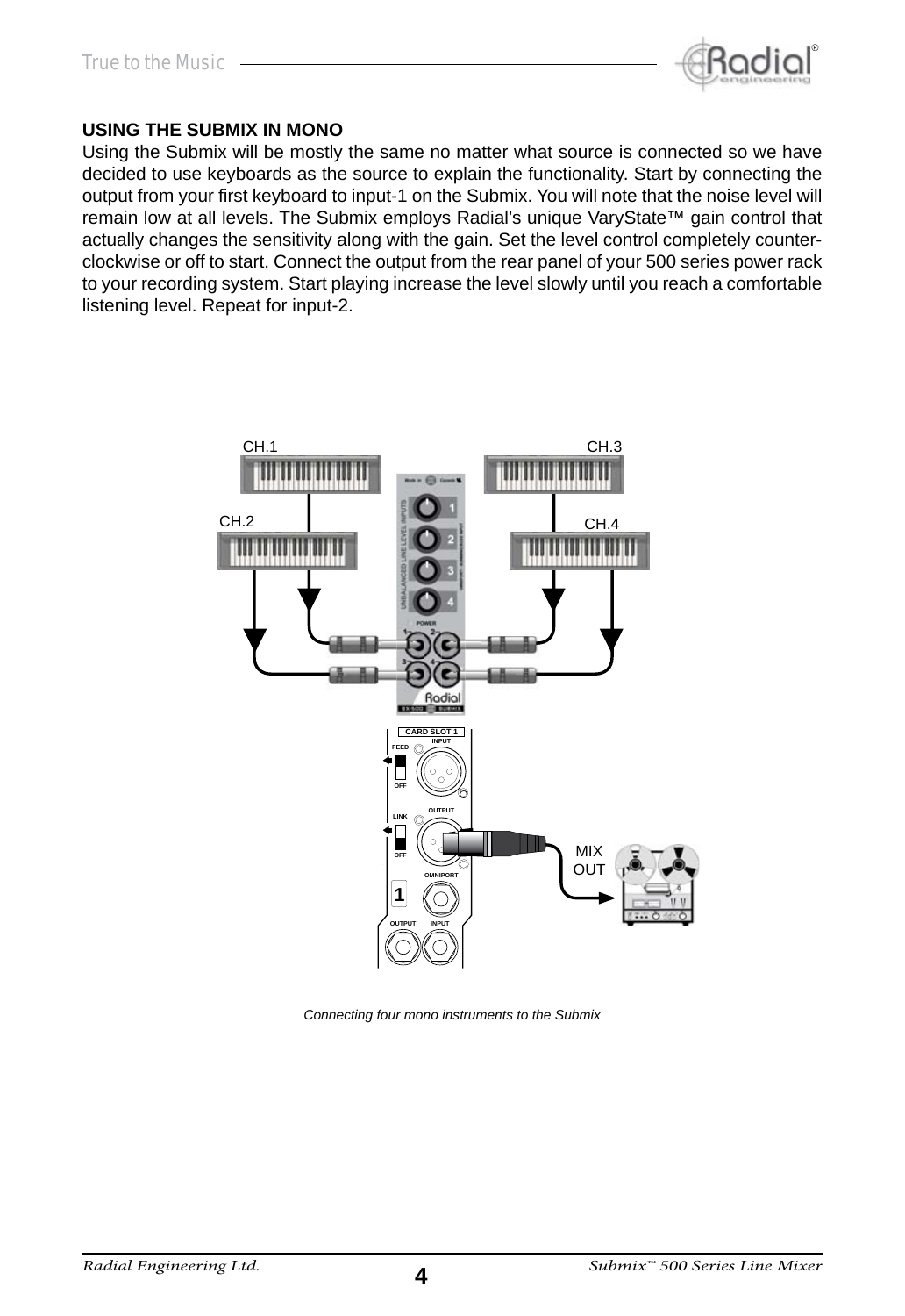



#### **COMBINING SUBMIX MODULES TOGETHER FOR MORE CHANNELS**

If you are equipped with a Radial Workhorse power rack, you can combine two or more Submix modules together to create larger mixers. Simply connect the TRS output from the first unit and plug it into the Omniport and the signal will automatically appear on the output buss to create an 8x1 mixer. Adding a third Submix will give you a 12x1 mixer. Combine these with a Workhorse Powerstrip, to can create a super compact 12x1 stage mixer!



*Two Submix modules tied together via Omniport confi gured for 8x1 mono output*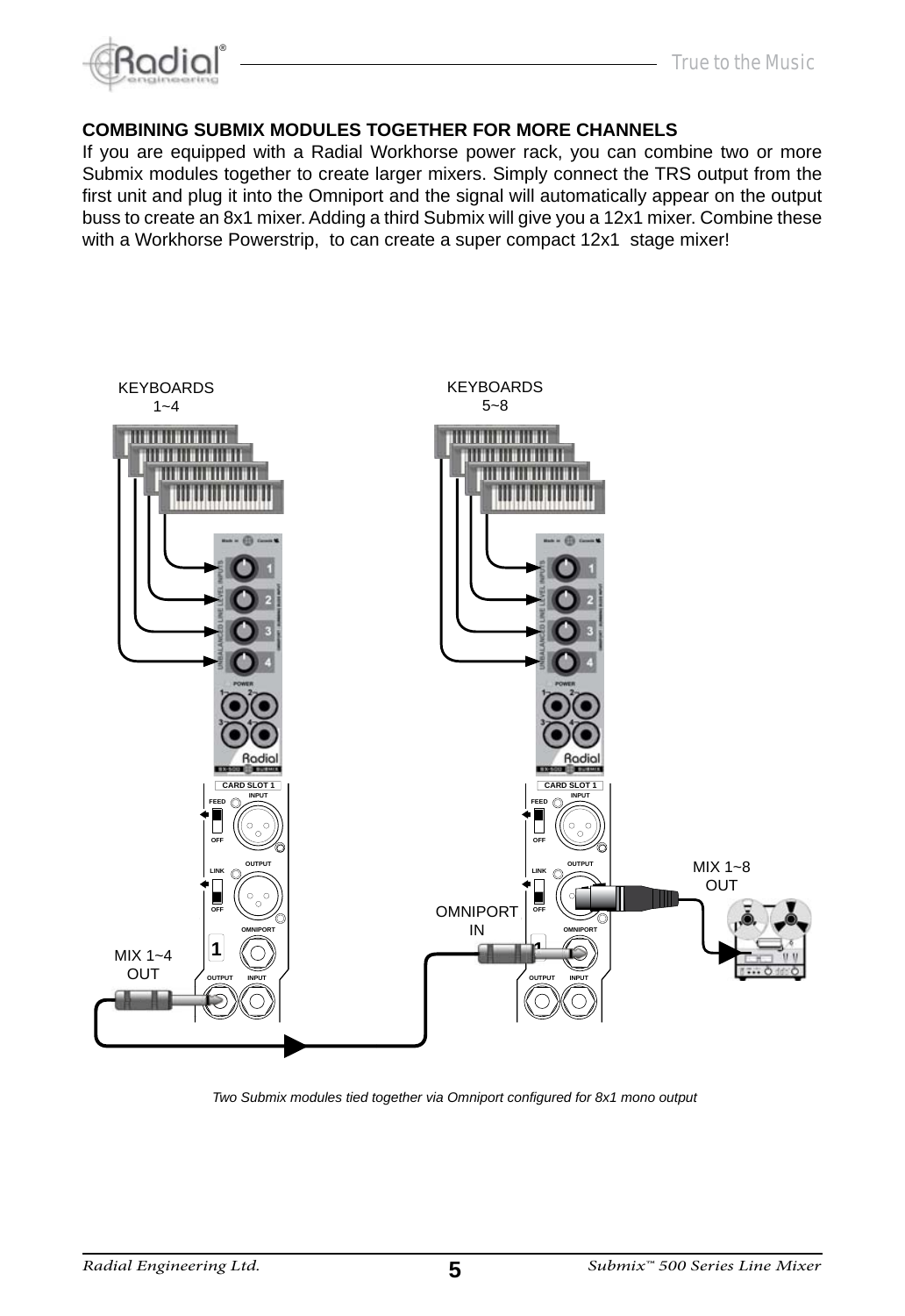

#### **COMBINING SUBMIX MODULES TOGETHER FOR STEREO**

With two Submix modules, you can create a stereo setup by assigning the first Submix to left and the second Submix to right. When connecting, simply split the stereo signals to follow suit and you are set to go. This can provide your studio with a very efficient way of managing stereo sources such as playback tracks for overdubbing, mixing four stereo keyboards, or even be used to sum effects or channels together.



**Two Submix modules configured 8x2 stereo output**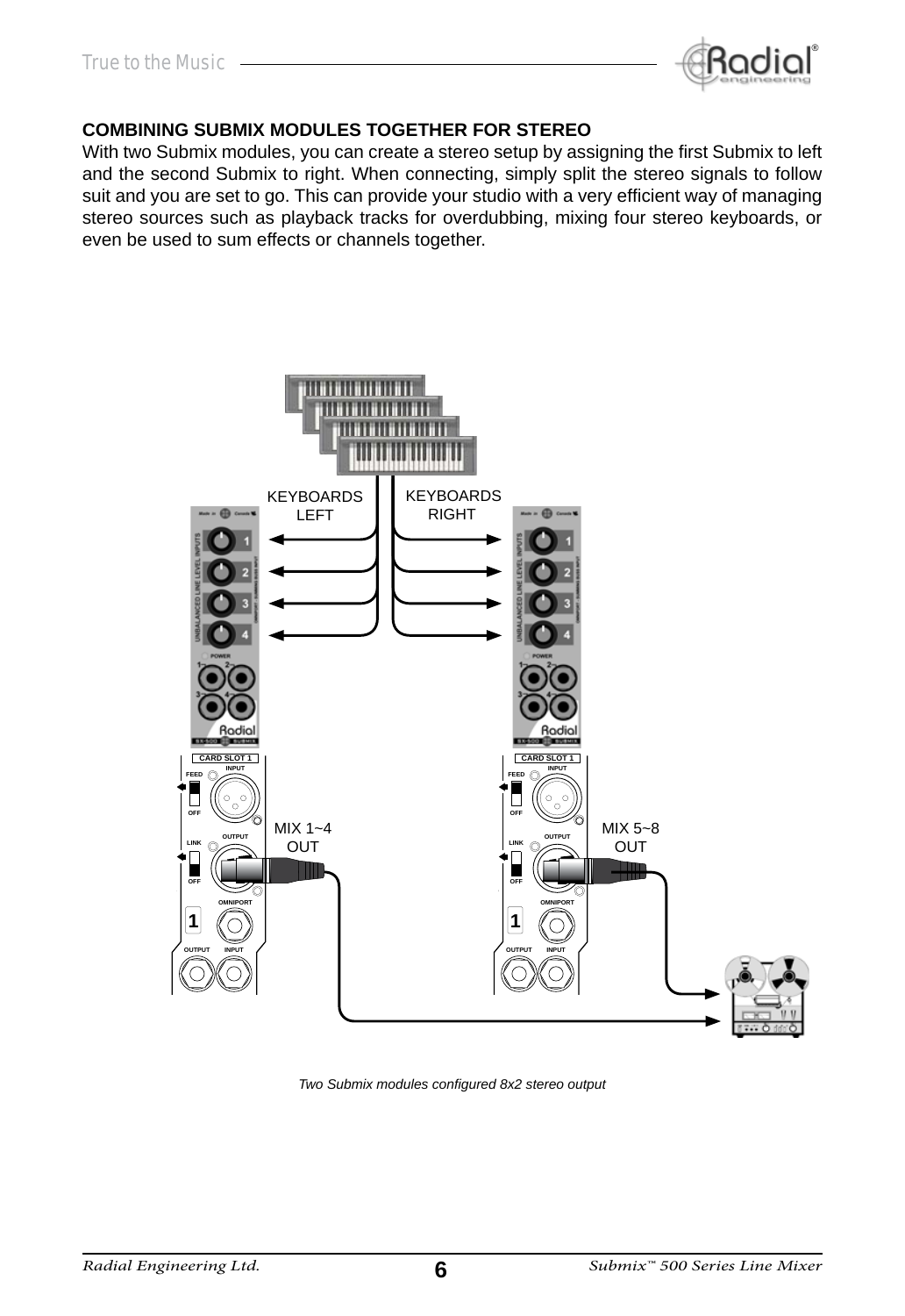

#### **RADIAL SUBMIX 500 SPECIFICATIONS**

|                                                    | Circuit TypeHigh grade audio IC op-amps with Accustate gain control               |
|----------------------------------------------------|-----------------------------------------------------------------------------------|
| Frequency response 20 Hz to 20KHz (+/- 0.5 dB)     |                                                                                   |
|                                                    |                                                                                   |
| Maximum Input  - 2dBu/+12dBu                       |                                                                                   |
| Maximum Output  +16dBu                             |                                                                                   |
|                                                    |                                                                                   |
|                                                    | Dynamic range 97dB (maximum input - noise floor)                                  |
|                                                    | Equivalent input noise  - 103dBu (maximum gain - noise floor)                     |
|                                                    |                                                                                   |
|                                                    |                                                                                   |
| Intermodulation Distortion<0.006% (at 0dBu output) |                                                                                   |
|                                                    |                                                                                   |
| Output Impedance 300 Ohms                          |                                                                                   |
|                                                    | Omniport Function Unity gain expansion buss input                                 |
|                                                    | Power requirement  +/- 16V (Workhorse or 500 series compatible power frame        |
| Current draw31mA                                   |                                                                                   |
|                                                    | XLR Configuration:  Follows AES spec: pin-1 ground, pin-2 hot (+), pin-3 cold (-) |
|                                                    |                                                                                   |
|                                                    |                                                                                   |
|                                                    |                                                                                   |

#### **RADIAL SUBMIX 500 BLOCK DIAGRAM**